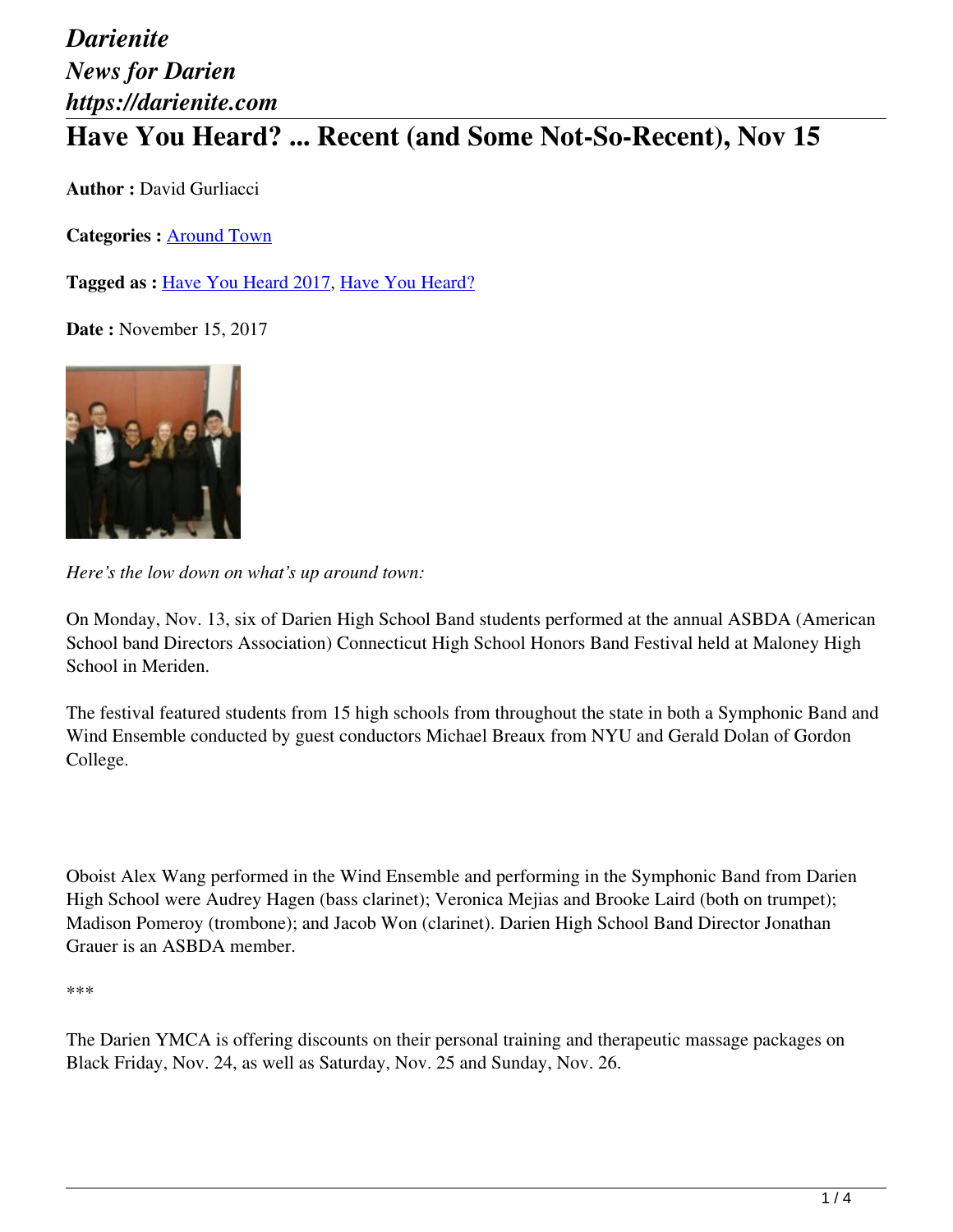## *Darienite News for Darien https://darienite.com*

Non-members will receive discounts of 15 percent off on packages of 10-20 private or semi-private (twoperson) personal training sessions while members receive 20 percent off these packages.

Discounts on massage packages will also be 15 percent for non-members and 20 percent for members.

For more information, visit the Darien Y's website at www.darien-ymca.org or call the Wellness Desk at the Y at 203-655-8228 ext. 1322.

\*\*\*

Local country & western band Gunsmoke recently raised \$2,000 for hurricane relief in Texas, Florida and Puerto Rico through its "Music for Hope Hurricane Relief Concert" held on Oct. 20 at the Piedmont Club of Darien.

Half the money will be donated to the American Red Cross and the other \$1,000 will go to the charity Samaritan's Purse. To find out more about Gunsmoke, visit GunsmokeBand.Com.

\*\*\*

The New York Transit Museum's Annual Holiday Train Show returns to Grand Central Terminal from Thursday, Nov, 16 to Sunday, Feb. 4, 2018.

Located next to the Stationmaster's Office, the show features a 34-foot-long, "O gauge" layout with Lionel's model Metro-North M7s, New York Central, and vintage subway trains running on eight separate loops of track. Admission is free!

\*\*\*

Spencer Segura, 11, of Darien played in a <u>Net Generation</u> Kids Clinic at the U.S. Open on Sept. 9. He was one of 400-plus kids from the area getting to play on the same courts the pros play on during the U.S. Open.

\*\*\*

Homes For The Brave recently hosted its 3<sup>rd</sup> Annual Step Up For The Brave Stadium Stair Climb Challenge.

Held at the Ballpark at Harbor Yard in Bridgeport, it was attended by nearly 200 veterans, fitness enthusiasts and generous supporters.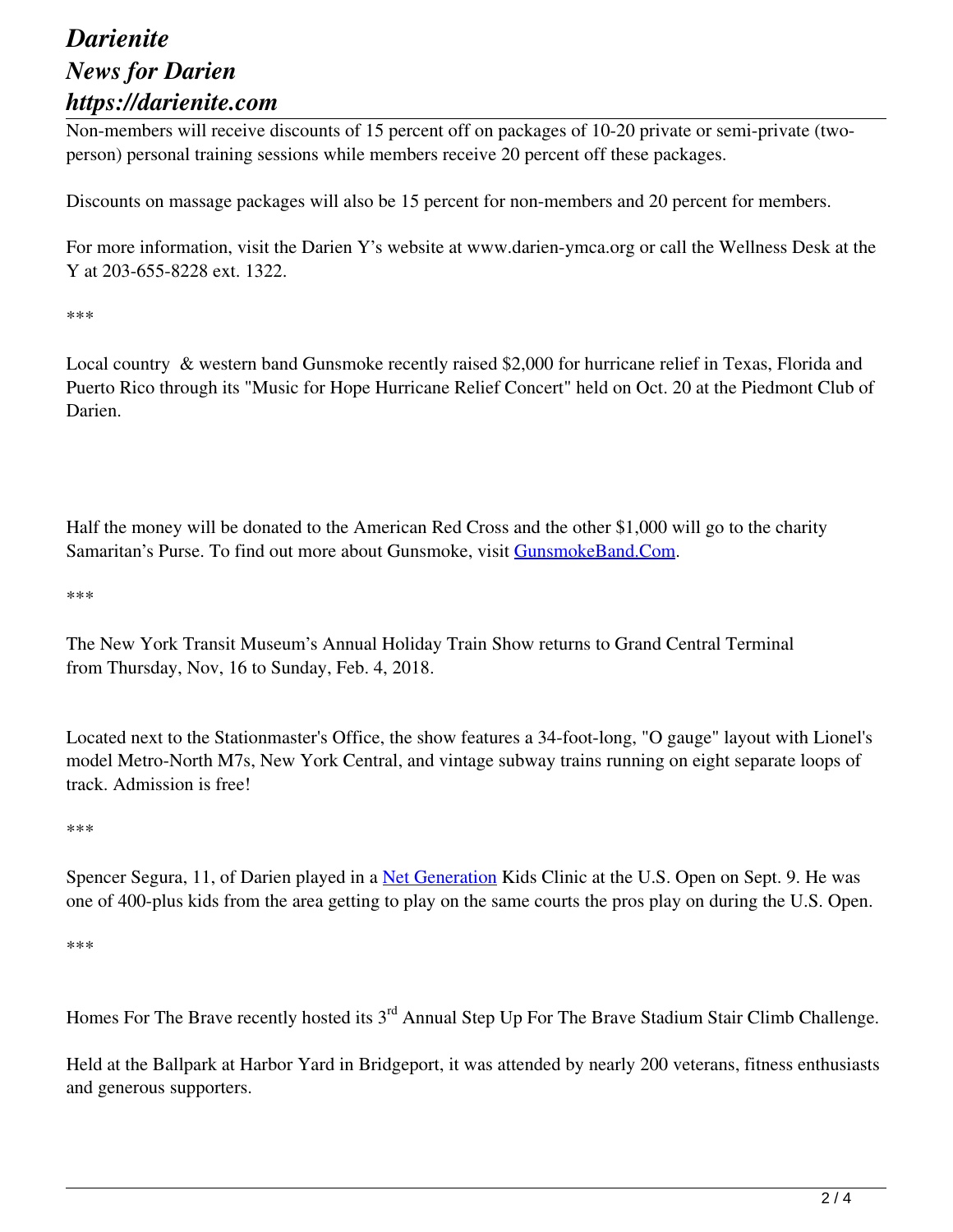## *Darienite News for Darien https://darienite.com*

They laced up their sneakers and climbed stadium stairs to raise almost \$37,000 to date for the nonprofit organization.

Collective Soul Frontman and Lead Vocalist Ed Roland was present at the Sept. 23 event to sign autographs and take photos with fans.

"It's all about giving back to the military, that's the ultimate goal," Roland said. "Giving back to them for giving us our freedom."

\*\*\*

Pics from the Holmes School Picnic (we know, we're late with these, but no way are we going to ignore these cute photos forever — no way):

\*\*\*

At the annual Family Day Dinner at the Darien Y, sponsored by the Community Fund of Darien, Thriving Youth Task Force, The Lower Fairfield County Regional Action Council, Darien YMCA and the Darien Youth Commission on Sept. 22, families enjoyed dinner, crafts, pool time and gym time during this event that was free to the public.

\*\*\*

Scott Laughinghouse, a 30 year community banking veteran, has joined Stamford-based Patriot Ban, to serve in the senior capacity of executive vice president and chief lending officer.

He will manage the bank's loan portfolio, supervise the lending teams and work to ensure the community bank's long term profit growth. Laughinghouse will report to and work directly with the bank's President, Richard A. Muskus Jr.

Laughinghouse previously served as chief lending officer and senior vice president of the First American International Bank in Brooklyn, N.Y. Before that, he worked as a bank official at two banks in New Hampshire.

"Scott's depth and range of experience in lending will bring incredible value to Patriot Bank and our banking teams. His addition will support the continued expansion of Patriot's market and footprint," Muskus said. "His experience adds even more value to an already strong banking team."

\*\*\*